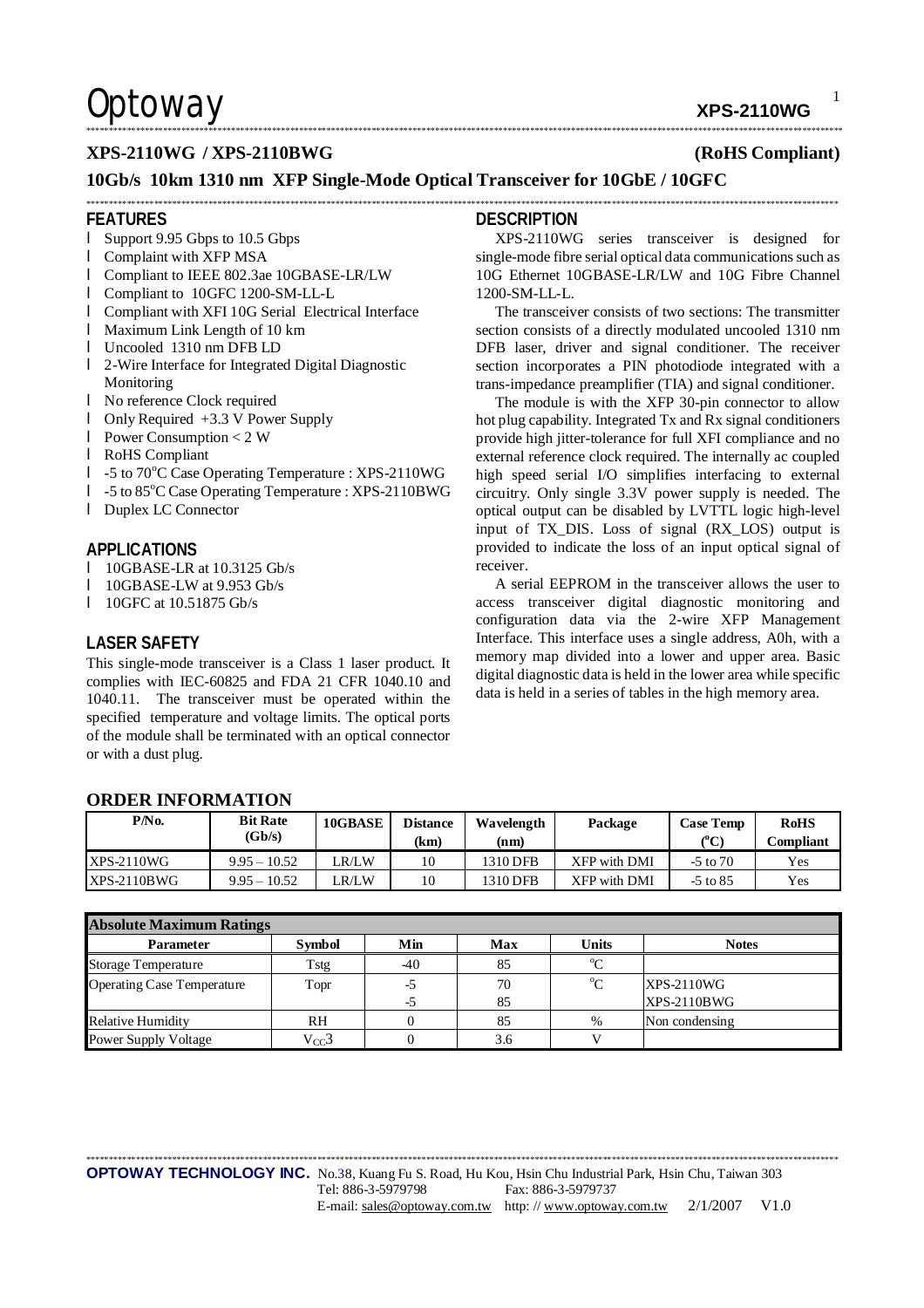# Optoway xPS-2110WG

| <b>Recommended Operating Conditions</b> |               |      |     |            |                          |  |  |  |
|-----------------------------------------|---------------|------|-----|------------|--------------------------|--|--|--|
| <b>Parameter</b>                        | <b>Symbol</b> | Min  | `vn | <b>Max</b> | <b>Units / Notes</b>     |  |  |  |
| <b>Power Supply Voltage</b>             | $V_{CC}$ 3    | 3.13 | 3.3 | 3.47       |                          |  |  |  |
| Power Supply Current (@3.3V)            | $I_{CC}$ 3    |      |     | 550        | mA                       |  |  |  |
| <b>Power Dissipation</b>                | $P_D$         |      |     |            |                          |  |  |  |
| <b>Operating Case Temperature</b>       | Topr          | -:   |     | 70         | $\rm ^{o}C$ / XPS-2110WG |  |  |  |
|                                         |               | -ר   |     | 85         | $\rm{°C}$ / XPS-2110BWG  |  |  |  |
| Data Rate                               |               | 9.95 |     | 10.52      | Gb/s                     |  |  |  |

\*\*\*\*\*\*\*\*\*\*\*\*\*\*\*\*\*\*\*\*\*\*\*\*\*\*\*\*\*\*\*\*\*\*\*\*\*\*\*\*\*\*\*\*\*\*\*\*\*\*\*\*\*\*\*\*\*\*\*\*\*\*\*\*\*\*\*\*\*\*\*\*\*\*\*\*\*\*\*\*\*\*\*\*\*\*\*\*\*\*\*\*\*\*\*\*\*\*\*\*\*\*\*\*\*\*\*\*\*\*\*\*\*\*\*\*\*\*\*\*\*\*\*\*\*\*\*\*\*\*\*\*\*\*\*\*\*\*\*\*\*\*\*\*\*\*\*\*\*\*\*\*\*\*\*\*\*\*\*\*\*\*\*\*\*\*\*

| Transmitter Optical Specifications (Topr= -5 to 70°C, Vcc3 = $3.3V \pm 5\%$ ) |                                               |        |      |            |              |              |  |
|-------------------------------------------------------------------------------|-----------------------------------------------|--------|------|------------|--------------|--------------|--|
| <b>Parameter</b>                                                              | <b>Symbol</b>                                 | Min    | Typ  | <b>Max</b> | <b>Units</b> | <b>Notes</b> |  |
| <b>Average Launch Power</b>                                                   | $Po,_{Avg}$                                   | $-8.2$ |      | 0.5        | dBm          |              |  |
| <b>Optical Modulation Amplitude</b>                                           | $P_{\text{O, OMA}}$                           | $-5.2$ |      |            | dBm          |              |  |
| <b>Extinction Ratio</b>                                                       | ER                                            | 3.5    |      |            | dB           |              |  |
| <b>Output Center Wavelength</b>                                               | $\lambda c$                                   | 1260   | 1310 | 1355       | nm           |              |  |
| Output Spectrum Width                                                         | $\sigma_{\lambda}$                            |        |      |            | nm           | -20 dB width |  |
| Side Mode Suppression Ratio                                                   | <b>SMSR</b>                                   | 30     |      |            | dB           |              |  |
| <b>Relative Intensity Noise</b>                                               | <b>RIN</b>                                    |        |      | $-128$     | dB/Hz        |              |  |
| Transmitter and Dispersion                                                    | <b>TDP</b>                                    |        |      | 3.2        | dB           | 2            |  |
| Penalty                                                                       |                                               |        |      |            |              |              |  |
| <b>Optical Eye Mask</b>                                                       | Compliant with IEEE 802.3ae 10GBASE-L XFP MSA |        |      |            |              |              |  |
| Average Launch Power of OFF                                                   |                                               |        |      | $-30$      | dBm          |              |  |
| Transmitter                                                                   |                                               |        |      |            |              |              |  |

1. Output power is power coupled into a 9/125 μm single-mode fiber.

2. Measured with a PRBS  $2^{31}$ -1 test pattern @10.3125 Gbps.

| Receiver Optical Specifications (Topr= -5 to 70°C, Vcc3 = $3.3V \pm 5\%$ ) |                  |       |       |         |              |                         |  |
|----------------------------------------------------------------------------|------------------|-------|-------|---------|--------------|-------------------------|--|
| <b>Parameter</b>                                                           | <b>Symbol</b>    | Min   | Typ   | Max     | <b>Units</b> | <b>Notes</b>            |  |
| Sensitivity in OMA                                                         | Sen1             |       |       | $-12.6$ | dBm          |                         |  |
| <b>Stress Sensitivity in OMA</b>                                           | Sen2             |       | ---   | $-10.3$ | dBm          |                         |  |
| Receiver Overload                                                          | $P_{MAX}$        | 0.5   | $---$ |         | dBm          |                         |  |
| LOS -- Deasserted                                                          | LOS <sub>D</sub> |       |       | $-18$   | dBm          | Transition: low to high |  |
| LOS -- Asserted                                                            | LOS <sub>A</sub> | $-30$ |       | ---     | dBm          | Transition: high to low |  |
| LOS -- Hysteresis                                                          |                  |       | $---$ |         | dB           |                         |  |
| Wavelength of Operation                                                    | $\lambda c$      | 1260  |       | 1565    | nm           |                         |  |
| <b>Optical Return Loss</b>                                                 | ORL              |       |       | $-12$   | dB           |                         |  |

1. Measured with worst ER; BER <  $10^{-12}$  and PRBS  $2^{31}$ -1.

2. Per IEEE 802.3ae. Equivalent to -13.3 dBm average power at Infinite ER.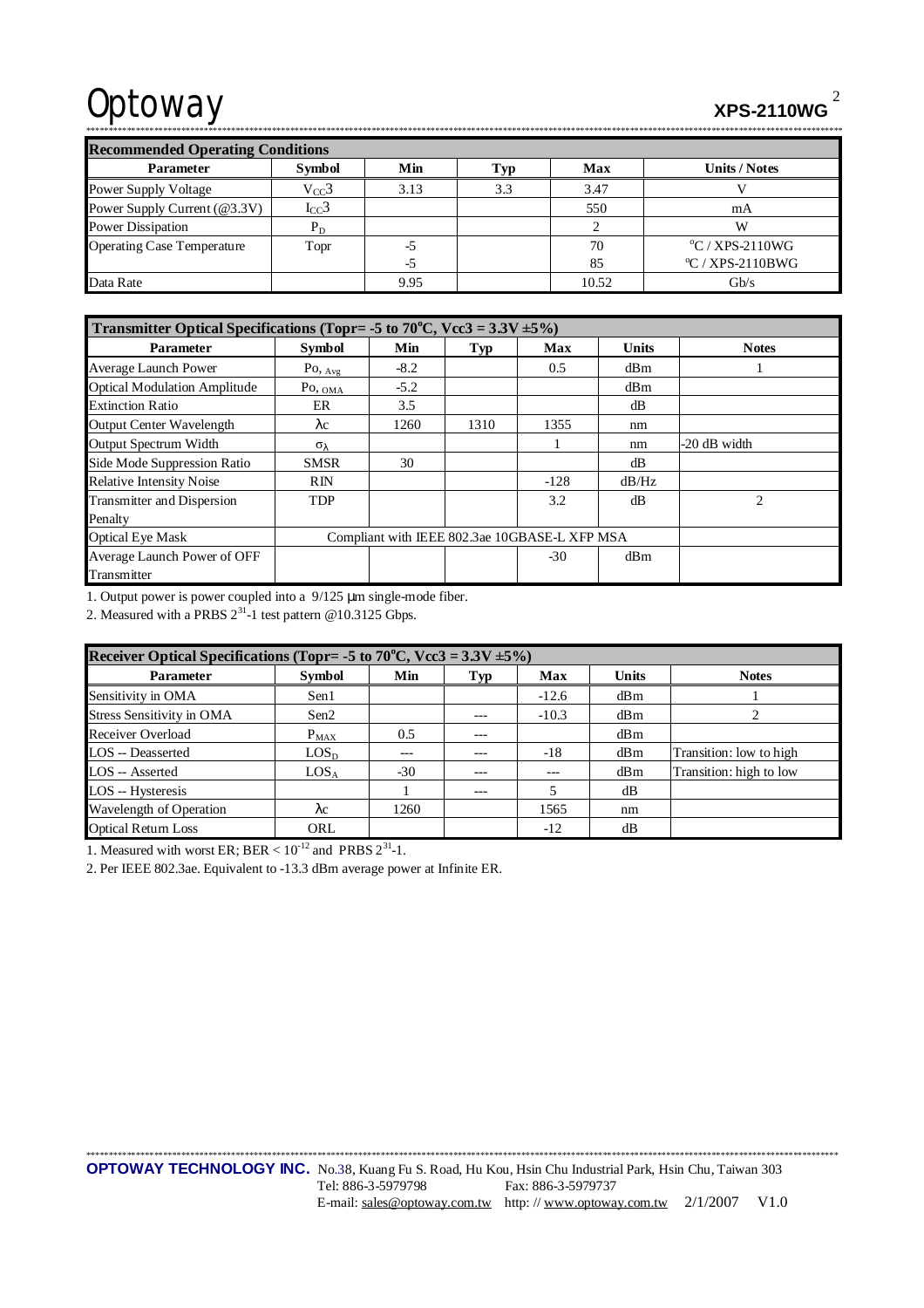$XPS-2110WG$ <sup>3</sup>

| . |
|---|
|   |
|   |
|   |

| <b>Electrical Characteristics</b>                       |                                                 |            |     |            |              |                          |  |  |  |  |
|---------------------------------------------------------|-------------------------------------------------|------------|-----|------------|--------------|--------------------------|--|--|--|--|
| <b>Parameter</b>                                        | <b>Symbol</b>                                   | Min        | Typ | <b>Max</b> | <b>Units</b> | <b>Notes</b>             |  |  |  |  |
|                                                         | High-Speed Signal (CML) Interface Specification |            |     |            |              |                          |  |  |  |  |
| <b>Input Data Rate</b>                                  |                                                 | 9.95       |     | 10.52      | Gb/s         |                          |  |  |  |  |
| Differential Input Impedance                            | Rin                                             |            | 100 |            | Ω            |                          |  |  |  |  |
| Differential Data Input Amplitude                       |                                                 | 120        |     | 820        | mVpp         | 1, Internally AC coupled |  |  |  |  |
| <b>Output Data Rate</b>                                 |                                                 | 9.95       |     | 10.52      | Gb/s         |                          |  |  |  |  |
| Differential Output Impedance                           | Rout                                            |            | 100 |            | Ω            |                          |  |  |  |  |
| Differential Data Output                                |                                                 | 340        |     | 850        | mVpp         | 1, Internally AC coupled |  |  |  |  |
| Amplitude                                               |                                                 |            |     |            |              |                          |  |  |  |  |
| Low-Speed Signal (LVTTL) Interface Specification        |                                                 |            |     |            |              |                          |  |  |  |  |
| <b>Input High Voltage</b>                               |                                                 | 2.0        |     | Vcc        | V            |                          |  |  |  |  |
| <b>Input Low Voltage</b>                                |                                                 | <b>GND</b> |     | 0.8        | V            |                          |  |  |  |  |
| <b>Output High Voltage</b>                              |                                                 | 2.4        |     | Vcc        | V            |                          |  |  |  |  |
| <b>Output Low Voltage</b>                               |                                                 | <b>GND</b> |     | 0.5        | V            |                          |  |  |  |  |
| <b>Reference Clock (LVPECL) Interface Specification</b> |                                                 |            |     |            |              |                          |  |  |  |  |
| No reference clock                                      |                                                 |            |     |            |              |                          |  |  |  |  |

1. The differential input and output amplitudes are per XFP MSA mask at points B' and C'.

| <b>Transceiver Timing Characteristics</b> |                |          |            |            |              |              |  |  |
|-------------------------------------------|----------------|----------|------------|------------|--------------|--------------|--|--|
| <b>Parameter</b>                          | <b>Symbol</b>  | Min      | <b>Typ</b> | <b>Max</b> | <b>Units</b> | <b>Notes</b> |  |  |
| TX DIS Assert Time                        | t_off          |          |            | 10         | $\mu s$      |              |  |  |
| TX_DIS Negate Time                        | t on           |          |            | 2          | ms           |              |  |  |
| Time to Initialize                        | t init         |          |            | 300        | ms           |              |  |  |
| <b>Interrupt Assert Delay</b>             | interrupt_on   |          |            | 200        | ms           |              |  |  |
| <b>Interrupt Negate Delay</b>             | interrupt_off  |          |            | 500        | μs           |              |  |  |
| P Down/PST Assert Delay                   | P_Down/RST_on  |          |            | 100        | $\mu s$      |              |  |  |
| P_Down Nagate Delay                       | P Down/RST off |          |            | 300        | ms           |              |  |  |
| Mod NR Assert Delay                       | Mod_nr_on      |          |            |            | ms           |              |  |  |
| Mod_NR Negate Delay                       | Mod_nr_off     |          |            |            | ms           |              |  |  |
| Mod_Desel Assert Time                     | T_Mod_Desel    |          |            | 2          | ms           |              |  |  |
| Mod_Desel De-Assert Time                  | T_Mod_Sel      |          |            | 2          | ms           |              |  |  |
| P_Down Reset Time                         | T_reset        | 10       |            |            | μs           |              |  |  |
| RX_LOS Assert Delay                       | T_Los_on       |          |            | 100        | $\mu s$      |              |  |  |
| RX_LOS Negate Delay                       | T_Los_off      |          |            | 100        | μs           |              |  |  |
| Serial ID Clock Rate                      | $f_{SCL}$      | $\Omega$ |            | 400        | kHz          |              |  |  |

\*\*\*\*\*\*\*\*\*\*\*\*\*\*\*\*\*\*\*\*\*\*\*\*\*\*\*\*\*\*\*\*\*\*\*\*\*\*\*\*\*\*\*\*\*\*\*\*\*\*\*\*\*\*\*\*\*\*\*\*\*\*\*\*\*\*\*\*\*\*\*\*\*\*\*\*\*\*\*\*\*\*\*\*\*\*\*\*\*\*\*\*\*\*\*\*\*\*\*\*\*\*\*\*\*\*\*\*\*\*\*\*\*\*\*\*\*\*\*\*\*\*\*\*\*\*\*\*\*\*\*\*\*\*\*\*\*\*\*\*\*\*\*\*\*\*\*\*\*\*\*\*\*\*\*\*\*\*\*\*\*\*\*\*\*\* **OPTOWAY TECHNOLOGY INC.** No.38, Kuang Fu S. Road, Hu Kou, Hsin Chu Industrial Park, Hsin Chu, Taiwan 303<br>Tel: 886-3-5979798 Fax: 886-3-5979737 Fax: 886-3-5979737 E-mail: [sales@optoway.com.tw](mailto:sales@optoway.com.tw) http: // [www.optoway.com.tw](http://www.optoway.com.tw) 2/1/2007 V1.0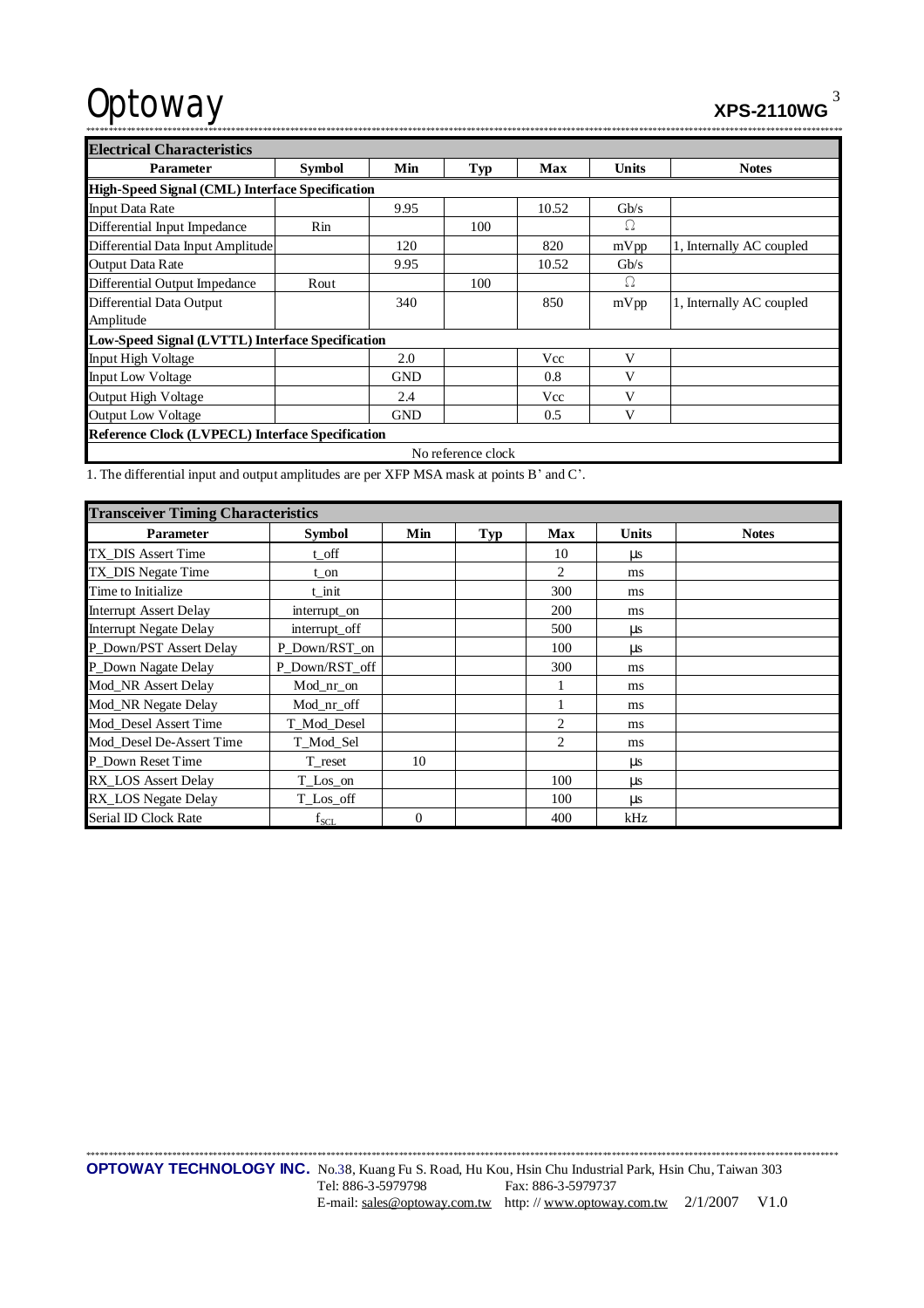## Management Interface

The structure of the memory map is shown in Figure 1, which is accessible over a 2-wire serial interface at the 8-bit address 1010000X (A0h). The normal 256 byte I2C address space is divided into low and upper blocks of 128 Bytes. The lower block of 128 Bytes is always directly available and is used for the diagnostics and control function. Multiple blocks of memories are available in the upper 128 Bytes of the address space. These are individually addressed through a table select Byte which the user enters into a location in the lower address space. Thus, there is a total available address space of 128\*256  $=$  32 Kbytes in this upper memory space. The contents of Table 01h are listed in Table 1 below. Please refer SFF INF-8077i (Revision 4.5) for detailed information.



Figure 1. 2-wire Serial Digital Diagnostic Memory Map

| Data Address | Parameter       | Accuracy   |
|--------------|-----------------|------------|
| $96 - 97$    | Temperature     | $\pm$ 3°C  |
| $98 - 99$    | Reserved        |            |
| $100 - 101$  | Tx Bias         | $\pm 10\%$ |
| $102 - 103$  | Tx Power        | $\pm 2dB$  |
| $104 - 105$  | <b>Rx Power</b> | $\pm 2dB$  |
| $106 - 107$  | Vcc3            | $± 3\%$    |

### **Table 1 Monitoring Specification**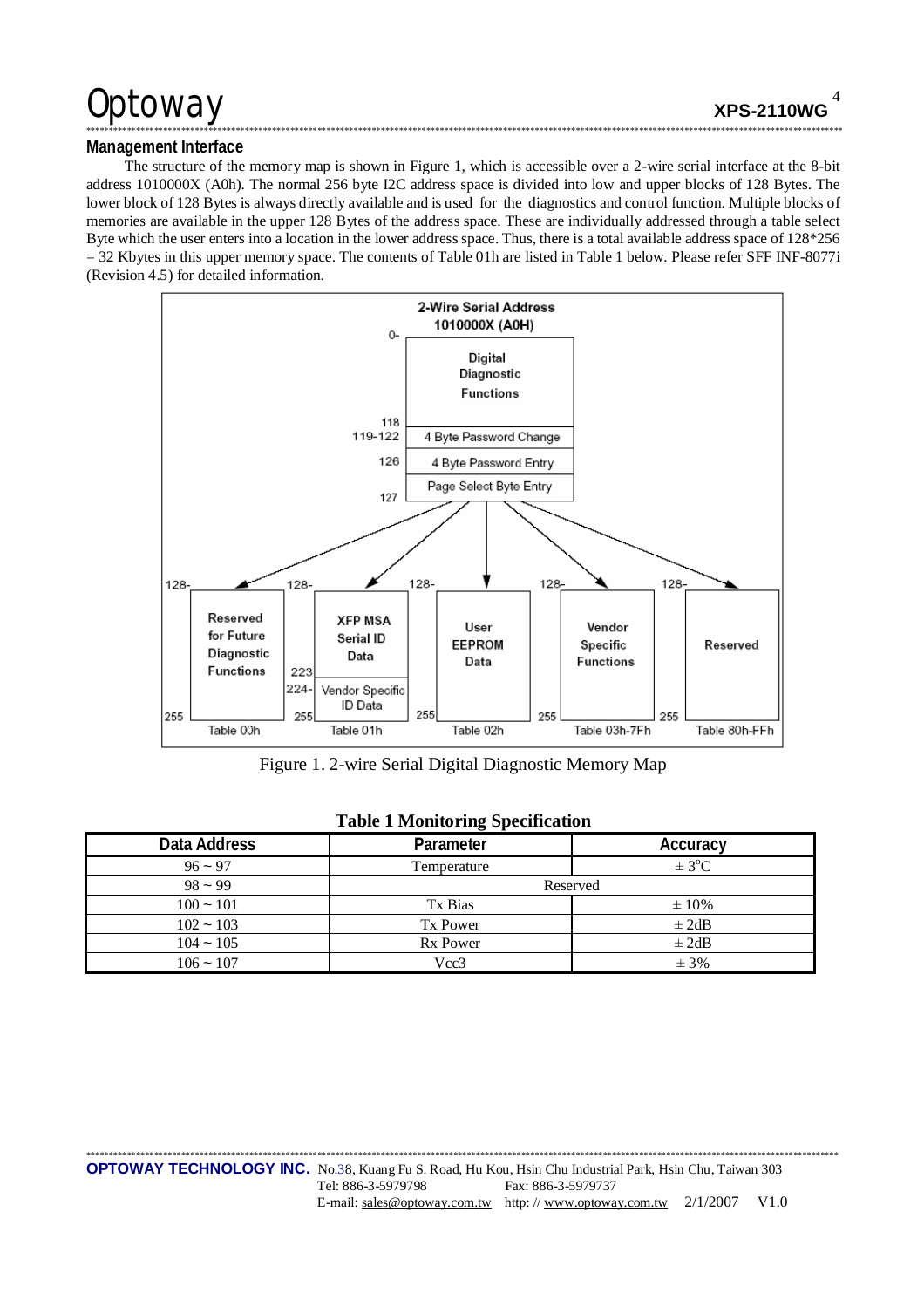## **CONNECTION DIAGRAM**



### **Table 3 PIN Description**

| PIN | Logic          | <b>Signal Name</b> | Description                                                                                                  | <b>Note</b>    |
|-----|----------------|--------------------|--------------------------------------------------------------------------------------------------------------|----------------|
|     |                | <b>GND</b>         | Module Ground                                                                                                |                |
| 2   |                | VEE <sub>5</sub>   | -5.2V Power Supply (Not required)                                                                            | 3              |
| 3   | LVTTL-I        | Mod Desel          | Module De-select; When held low allows module to respond to 2-wire serial interface                          |                |
| 4   | LVTTL-O        | Interrupt          | Interrupt; Indicates presence of an important condition which can be read over the<br>2wire serial interface | 2              |
| 5   | LVTTL-I        | TX DIS             | Transmitter Disable; Turns off transmitter laser output                                                      |                |
| 6   |                | VCC <sub>5</sub>   | +5V Power Supply (Not required)                                                                              | 3              |
| 7   |                | <b>GND</b>         | Module Ground                                                                                                |                |
| 8   |                | VCC3               | +3.3V Power Supply                                                                                           |                |
| 9   |                | VCC3               | +3.3V Power Supply                                                                                           |                |
| 10  | LVTTL-I/O      | <b>SCL</b>         | Serial 2-wire interface clock                                                                                | $\overline{c}$ |
| 11  | LVTTL-I/O      | <b>SDA</b>         | Serial 2-wire interface data line                                                                            | 2              |
| 12  | <b>LVTTL-O</b> | Mod_Abs            | Indicates Module is not present. Grounded in the Module                                                      | $\overline{c}$ |
| 13  | LVTTL-O        | Mod NR             | Module Not Ready; Indicating Module Operational Fault                                                        | 2              |
| 14  | LVTTL-O        | RX LOS             | Receiver Loss Of Signal Indicator                                                                            | $\overline{c}$ |
| 15  |                | <b>GND</b>         | Module Ground                                                                                                |                |
| 16  |                | <b>GND</b>         | Module Ground                                                                                                |                |
| 17  | CML-O          | RD-                | Receiver Inverted Data Output                                                                                |                |
| 18  | CML-O          | $RD+$              | Receiver Non-Inverted Data Output                                                                            |                |
| 19  |                | <b>GND</b>         | Module Ground                                                                                                |                |
| 20  |                | VCC <sub>2</sub>   | +1.8V Power Supply (Not required)                                                                            | 3              |

OPTOWAY TECHNOLOGY INC. No.38, Kuang Fu S. Road, Hu Kou, Hsin Chu Industrial Park, Hsin Chu, Taiwan 303 Tel: 886-3-5979798 Fax: 886-3-5979737 E-mail: sales@optoway.com.tw http://www.optoway.com.tw 2/1/2007 V1.0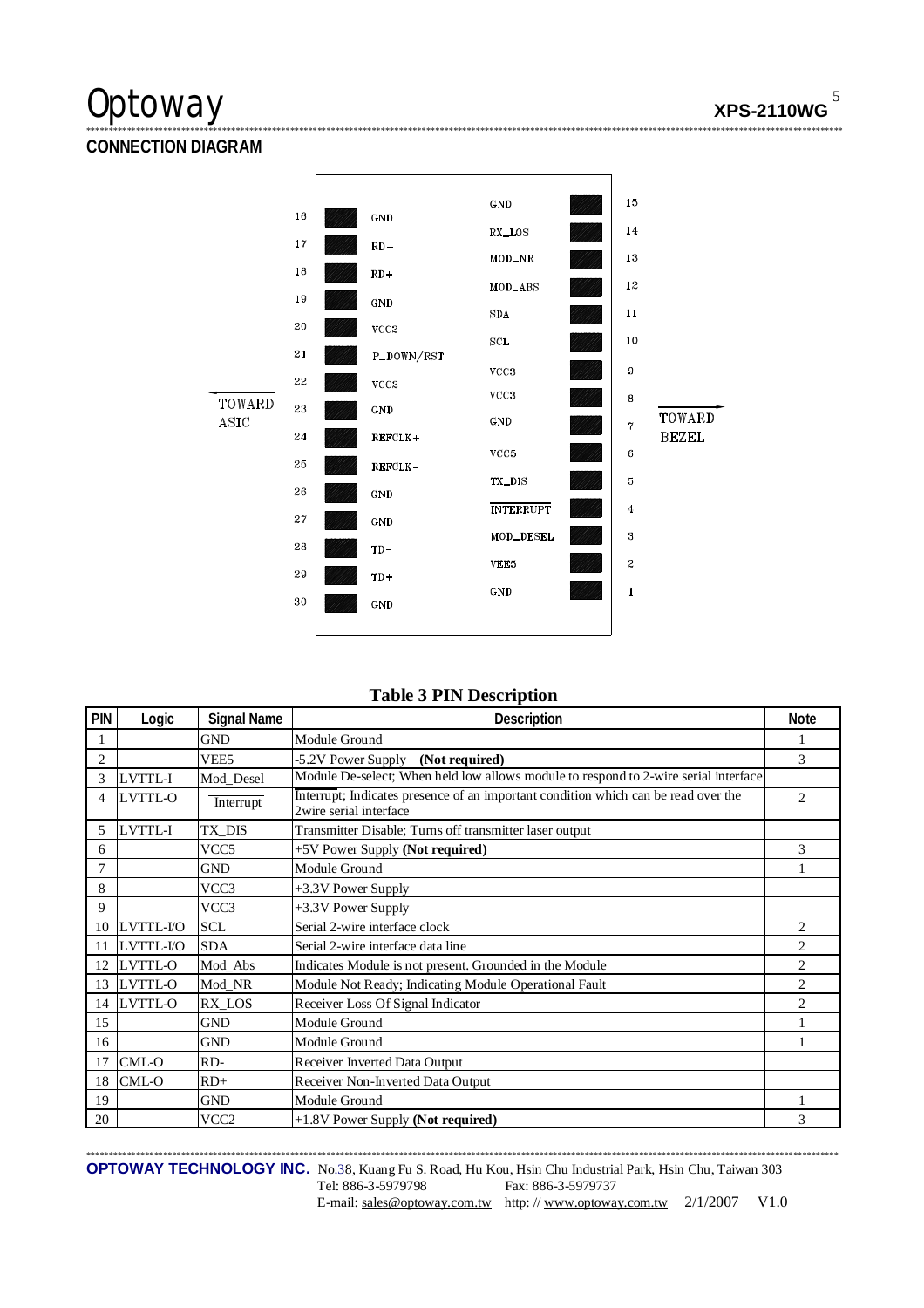# Optoway xPS-2110WG

6

| 21 | LVTTL-I   | P Down/RST | Power down; When high, requires the module to limit power consumption to 1.5W or      |   |
|----|-----------|------------|---------------------------------------------------------------------------------------|---|
|    |           |            | below. 2-Wire serial interface must be functional in the low power mode.              |   |
|    |           |            | Reset; The falling edge initiates a complete reset of the module including the 2-wire |   |
|    |           |            | serial interface, equivalent to a power cycle.                                        |   |
| 22 |           | VCC2       | $+1.8V$ Power Supply (Not required)                                                   | 3 |
| 23 |           | <b>GND</b> | Module Ground                                                                         |   |
|    | 24 PECL-I | $RefCLK+$  | Reference Clock Non-Inverted Input, AC coupled on the host board. (Not used.          | 4 |
|    |           |            | Internally terminated to 50 ohm (100 ohm diff.))                                      |   |
|    | 25 PECL-I | RefCLK-    | Reference Clock Inverted Input, AC coupled on the host board. (Not used. Internally   | 4 |
|    |           |            | terminated to 50 ohm (100 ohm diff.))                                                 |   |
| 26 |           | <b>GND</b> | Module Ground                                                                         |   |
| 27 |           | <b>GND</b> | Module Ground                                                                         |   |
| 28 | CML-I     | TD-        | Transmitter Inverted Data Input                                                       |   |
| 29 | CML-I     | $TD+$      | Transmitter Non-Inverted Data Input                                                   |   |
| 30 |           | <b>GND</b> | Module Ground                                                                         |   |

1. Module ground pins GND are isolated from the module case and chassis ground within the module.

2. Shall be pulled up with 4.7K-10Kohms to a voltage between 3.15V and 3.45V on the host board.

3. These PINs are open within module.

4. A Reference Clock input is not required. If present, it will be ignored.

**Mechanical Specification (Units in mm)** 



\*\*\*\*\*\*\*\*\*\*\*\*\*\*\*\*\*\*\*\*\*\*\*\*\*\*\*\*\*\*\*\*\*\*\*\*\*\*\*\*\*\*\*\*\*\*\*\*\*\*\*\*\*\*\*\*\*\*\*\*\*\*\*\*\*\*\*\*\*\*\*\*\*\*\*\*\*\*\*\*\*\*\*\*\*\*\*\*\*\*\*\*\*\*\*\*\*\*\*\*\*\*\*\*\*\*\*\*\*\*\*\*\*\*\*\*\*\*\*\*\*\*\*\*\*\*\*\*\*\*\*\*\*\*\*\*\*\*\*\*\*\*\*\*\*\*\*\*\*\*\*\*\*\*\*\*\*\*\*\*\*\*\*\*\*\* **OPTOWAY TECHNOLOGY INC.** No.38, Kuang Fu S. Road, Hu Kou, Hsin Chu Industrial Park, Hsin Chu, Taiwan 303 Tel: 886-3-5979798 Fax: 886-3-5979737 E-mail: [sales@optoway.com.tw](mailto:sales@optoway.com.tw) http://www.optoway.com.tw 2/1/2007 V1.0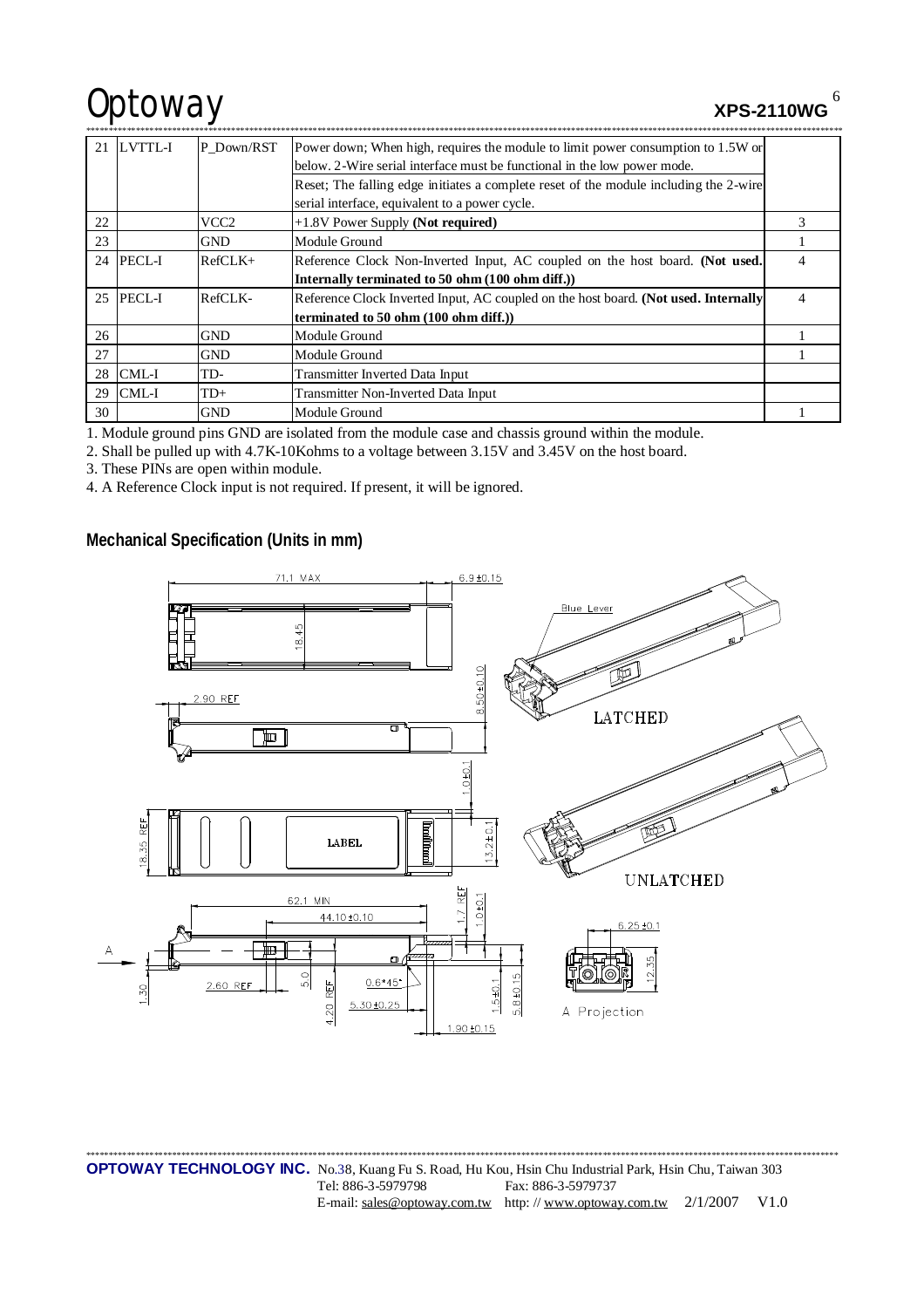$\overline{7}$ **XPS-2110WG** 

Recommended Power Circuit Schematic



### Recommended Interface Circuit



**OPTOWAY TECHNOLOGY INC.** No.38, Kuang Fu S. Road, Hu Kou, Hsin Chu Industrial Park, Hsin Chu, Taiwan 303 Tel: 886-3-5979798 Fax: 886-3-5979737 E-mail: sales@optoway.com.tw http://www.optoway.com.tw 2/1/2007  $V1.0$